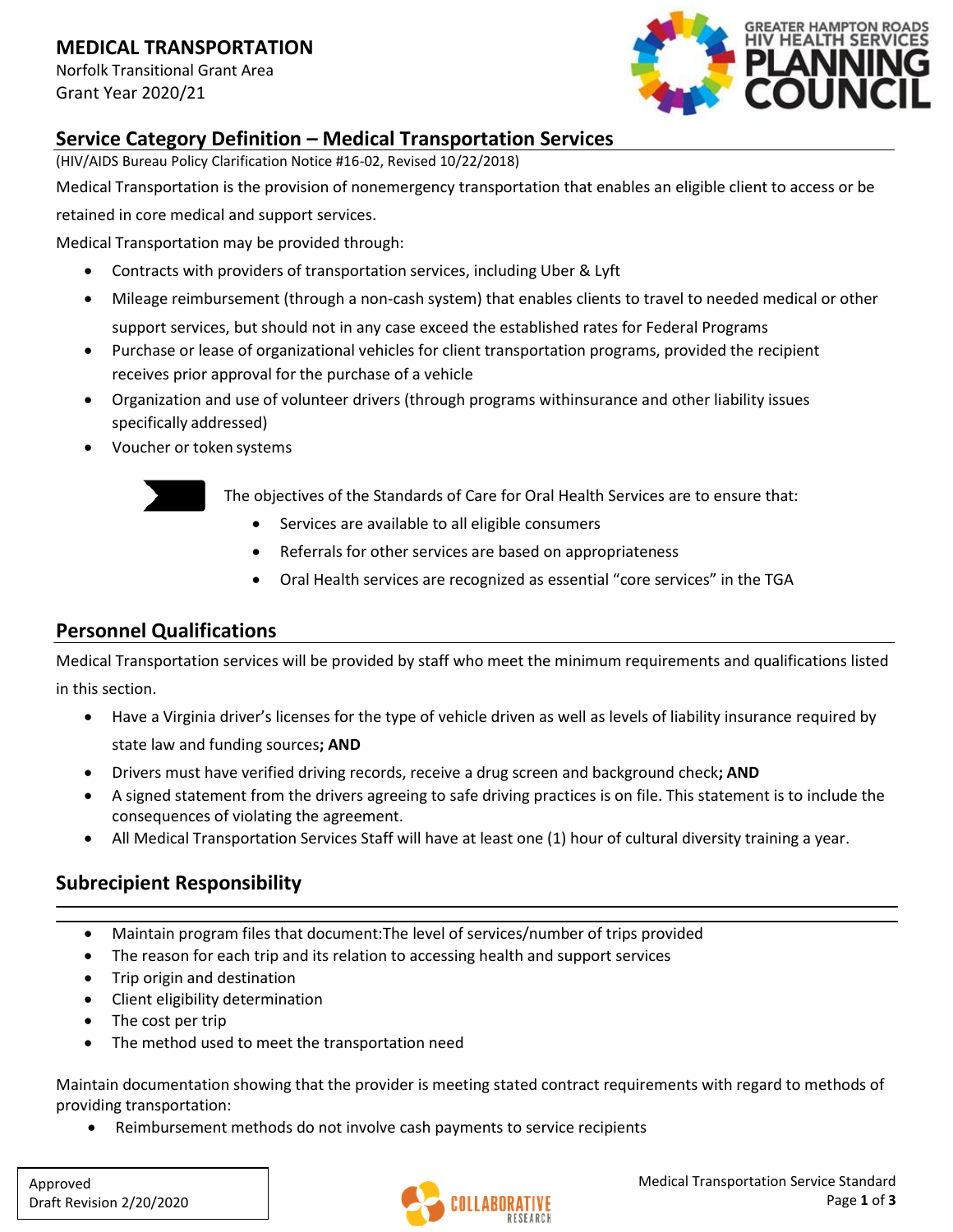#### **MEDICAL TRANSPORTATION**

Norfolk Transitional Grant Area Grant Year 2020/21



- Mileage reimbursement does not exceed the federal reimbursement rate
- Use of volunteer drivers appropriately addresses insurance and other liability issues

Collection and maintenance of data documenting that funds are used only for transportation designed to help eligible individuals remain in medical care by enabling them to access medical and support services

Obtain Grantee approval prior to purchasing or leasing a vehicle(s)